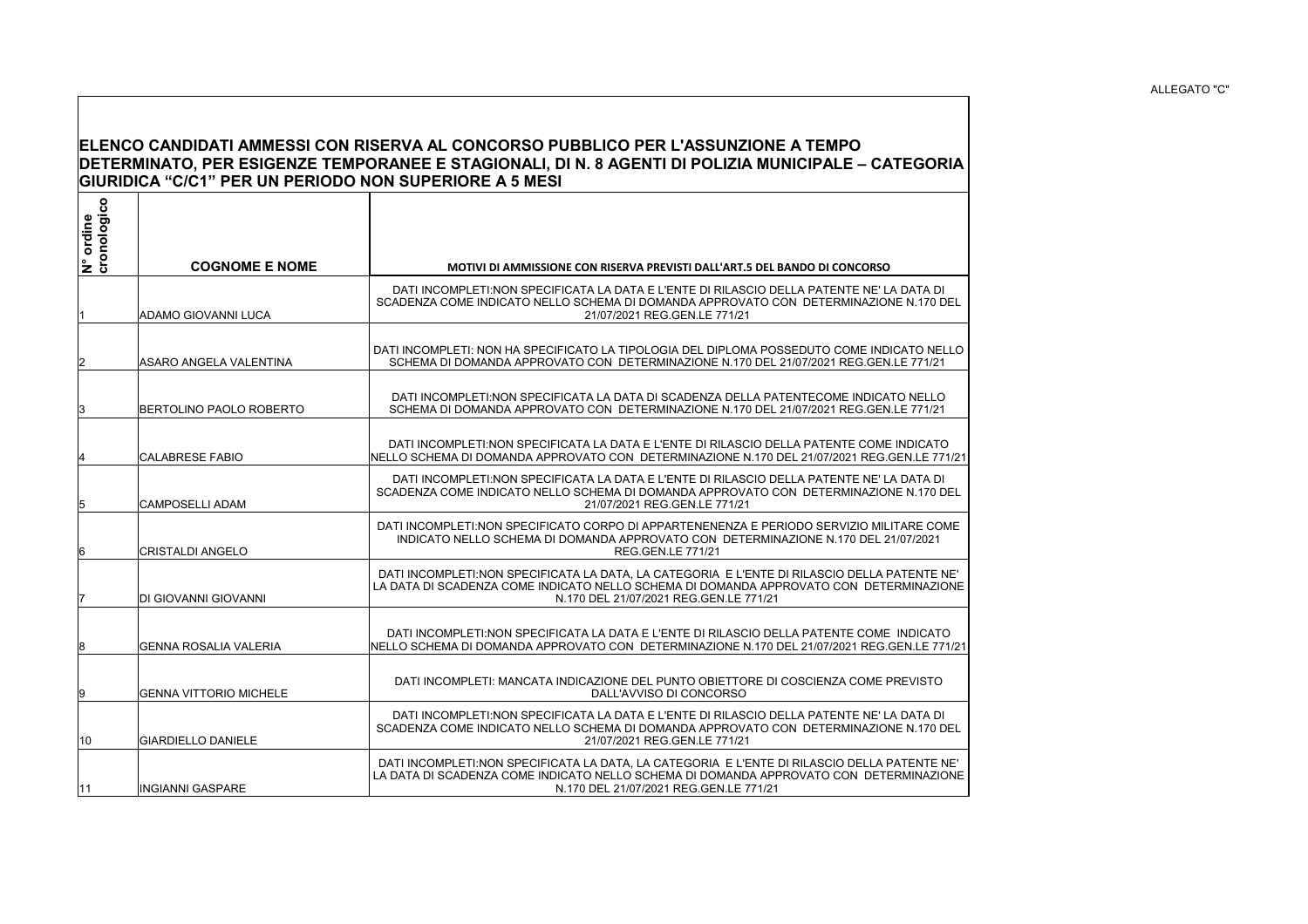ALLEGATO "C"

| 12 | LAMPASONA TIZIANA MARIA      | DATI INCOMPLETI:NON SPECIFICATA LA DATA. LA CATEGORIA E L'ENTE DI RILASCIO DELLA PATENTE NE'<br>LA DATA DI SCADENZA COME INDICATO NELLO SCHEMA DI DOMANDA APPROVATO CON DETERMINAZIONE<br>N.170 DEL 21/07/2021 REG.GEN.LE 771/21 |
|----|------------------------------|----------------------------------------------------------------------------------------------------------------------------------------------------------------------------------------------------------------------------------|
| 13 | LICARI GIUSEPPE              | DATI INCOMPLETI:NON SPECIFICATO CORPO DI APPARTENENENZA E PERIODO SERVIZIO MILITARE COME<br>INDICATO NELO SCHEMA DI DOMANDA APPROVATO CON DETERMINAZIONE N.170 DEL 21/07/2021<br><b>REG.GEN.LE 771/21</b>                        |
| 14 | <b>LICARI VALERIA</b>        | DATI INCOMPLETI:NON SPECIFICATA LA DATA E L'ENTE DI RILASCIO DELLA PATENTE NE' LA DATA DI<br>SCADENZA COME INDICATO NELLO SCHEMA DI DOMANDA APPROVATO CON DETERMINAZIONE N.170 DEL<br>21/07/2021 REG.GEN.LE 771/21               |
| 15 | <b>LICATA GIUSEPPE</b>       | DATI INCOMPLETI:NON SPECIFICATA LA DATA E L'ENTE DI RILASCIO DELLA PATENTE NE' LA DATA DI<br>SCADENZA COME INDICATO NELLO SCHEMA DI DOMANDA APPROVATO CON DETERMINAZIONE N.170 DEL<br>21/07/2021 REG.GEN.LE 771/21               |
| 16 | LI CAUSI ANGELA              | DATI INCOMPLETI: MANCATA INDICAZIONE DEL PUNTO OBIETTORE DI COSCIENZA COME PREVISTO<br>DALL'AVVISO DI CONCORSO                                                                                                                   |
| 17 | <b>MANNONE CARLO ALBERTO</b> | DATI INCOMPLETI:NON SPECIFICATA LA DATA, LA CATEGORIA E L'ENTE DI RILASCIO DELLA PATENTE NE'<br>LA DATA DI SCADENZA COME INDICATO NELLO SCHEMA DI DOMANDA APPROVATO CON DETERMINAZIONE<br>N.170 DEL 21/07/2021 REG.GEN.LE 771/21 |
| 18 | <b>MARINO ANTONINA</b>       | DATI INCOMPLETI:NON SPECIFICATA LA DATA, LA CATEGORIA E L'ENTE DI RILASCIO DELLA PATENTE NE'<br>LA DATA DI SCADENZA COME INDICATO NELLO SCHEMA DI DOMANDA APPROVATO CON DETERMINAZIONE<br>N.170 DEL 21/07/2021 REG.GEN.LE 771/21 |
| 19 | <b>MINARDI LUIGI</b>         | DATI INCOMPLETI:NON SPECIFICATA LA DATA. LA CATEGORIA E L'ENTE DI RILASCIO DELLA PATENTE NE'<br>LA DATA DI SCADENZA COME INDICATO NELLO SCHEMA DI DOMANDA APPROVATO CON DETERMINAZIONE<br>N.170 DEL 21/07/2021 REG.GEN.LE 771/21 |
| 20 | PALADINO FILIPPA PATRIZIA    | DATI INCOMPLETI:NON SPECIFICATA LA DATA, LA CATEGORIA E L'ENTE DI RILASCIO DELLA PATENTE NE'<br>LA DATA DI SCADENZA COME INDICATO NELLO SCHEMA DI DOMANDA APPROVATO CON DETERMINAZIONE<br>N.170 DEL 21/07/2021 REG.GEN.LE 771/21 |
| 21 | PARRINELLO GIOVANNI          | DATI INCOMPLETI: MANCATA INDICAZIONE DEL PUNTO OBIETTORE DI COSCIENZA COME PREVISTO<br>DALL'AVVISO DI CONCORSO                                                                                                                   |
| 22 | PATTI DANIELA MARGHERITA     | DATI INCOMPLETI: MANCATA INDICAZIONE DEL PUNTO OBIETTORE DI COSCIENZA COME PREVISTO<br>DALL'AVVISO DI CONCORSO                                                                                                                   |
| 23 | PICCIONE MARIA ROBERTA       | DATI INCOMPLETI:NON SPECIFICATA LA DATA, LA CATEGORIA E L'ENTE DI RILASCIO DELLA PATENTE NE'<br>LA DATA DI SCADENZA COME INDICATO NELLO SCHEMA DI DOMANDA APPROVATO CON DETERMINAZIONE<br>N.170 DEL 21/07/2021 REG.GEN.LE 771/21 |
| 24 | PICCIONE ORIETTA LEONARDA    | DATI INCOMPLETI:NON SPECIFICATA LA DATA, LA CATEGORIA E L'ENTE DI RILASCIO DELLA PATENTE NE'<br>LA DATA DI SCADENZA COME INDICATO NELLO SCHEMA DI DOMANDA APPROVATO CON DETERMINAZIONE<br>N.170 DEL 21/07/2021 REG.GEN.LE 771/21 |
| 25 | <b>PLATANO TOMMASO</b>       | DATI INCOMPLETI:NON SPECIFICATO CORPO DI APPARTENENENZA E PERIODO SERVIZIO MILITARE COME<br>INDICATO NELLO SCHEMA DI DOMANDA APPROVATO CON DETERMINAZIONE N.170 DEL<br>21/07/2021REG.GEN.LE 771/21                               |
| 26 | SORRENTINO GIUSEPPA          | DATI INCOMPLETI:NON SPECIFICATA LA DATA, LA CATEGORIA E L'ENTE DI RILASCIO DELLA PATENTE NE'<br>LA DATA DI SCADENZA COME INDICATO NELLO SCHEMA DI DOMANDA APPROVATO CON DETERMINAZIONE<br>N.170 DEL 21/07/2021 REG.GEN.LE 771/21 |